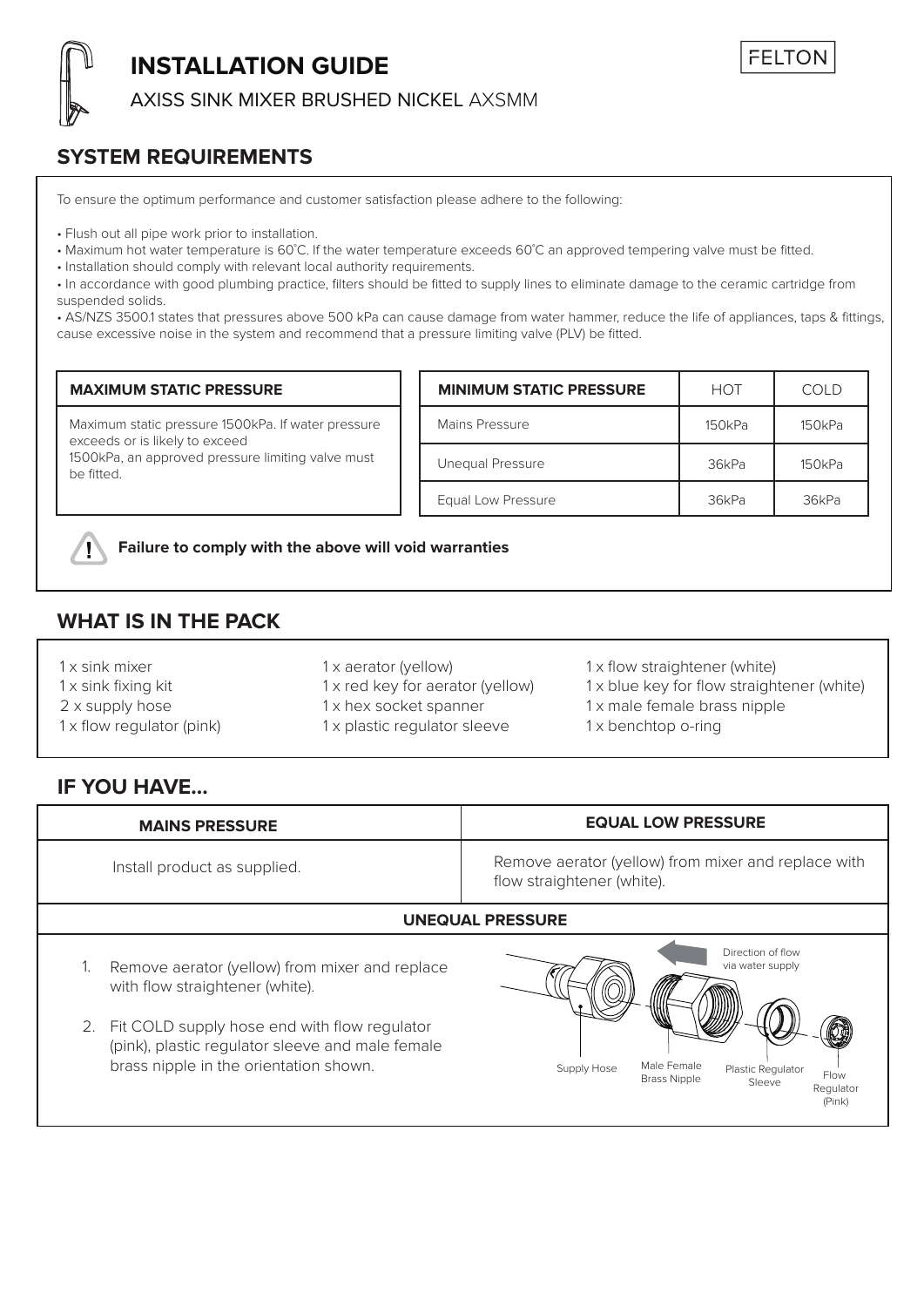**FELTOI** 

**FELTON** 

### **HOW TO INSTALL**



### **Warranty, Maintenance and Care** YOUR COPY TO KEEP

Felton Industries Limited guarantees these mixers to be free from defects in materials and workmanship for a period of ten (10) years from the date of purchase. Fair wear and tear is expressly excluded. This warranty is effective for 10 years from the date of purchase for the supply of replacement parts<br>(only) and 5 years from the date of purchase for plumber's labour re registered plumber. You must retain proof of purchase of the Mixer (such as an invoice or receipt) and proof of installation by a registered plumber and<br>provide these to Felton on request. This warranty is for manufacturin according to Felton's installation guide and the Australian/New Zealand standard AS/NZS3500. This warranty is provided to persons who are a "consumer" under the Consumer Guarantees Act 1993 only and for use in domestic/residential dwellings only (not for commercial use).



At no stage should any surface coatings be cleaned with cleaning agents that contain a corrosive acid or a scouring additive. Surface coatings should be cleaned with liquid detergent or soap and water. Any damage caused through the use of an unsuitable cleaner will not be covered<br>by this warranty. This warranty is subject to any other rights or remedies that you other applicable legislation) and to Felton's Terms of Trade.

Please fill in the details below, attach your receipt to this installation guide and keep as your proof of purchase.

Purchased at: .................................................................................................................................................................................................................................................................................... Date of purchase: ............................................................................................................................................................................................................................................................................ Installed by: